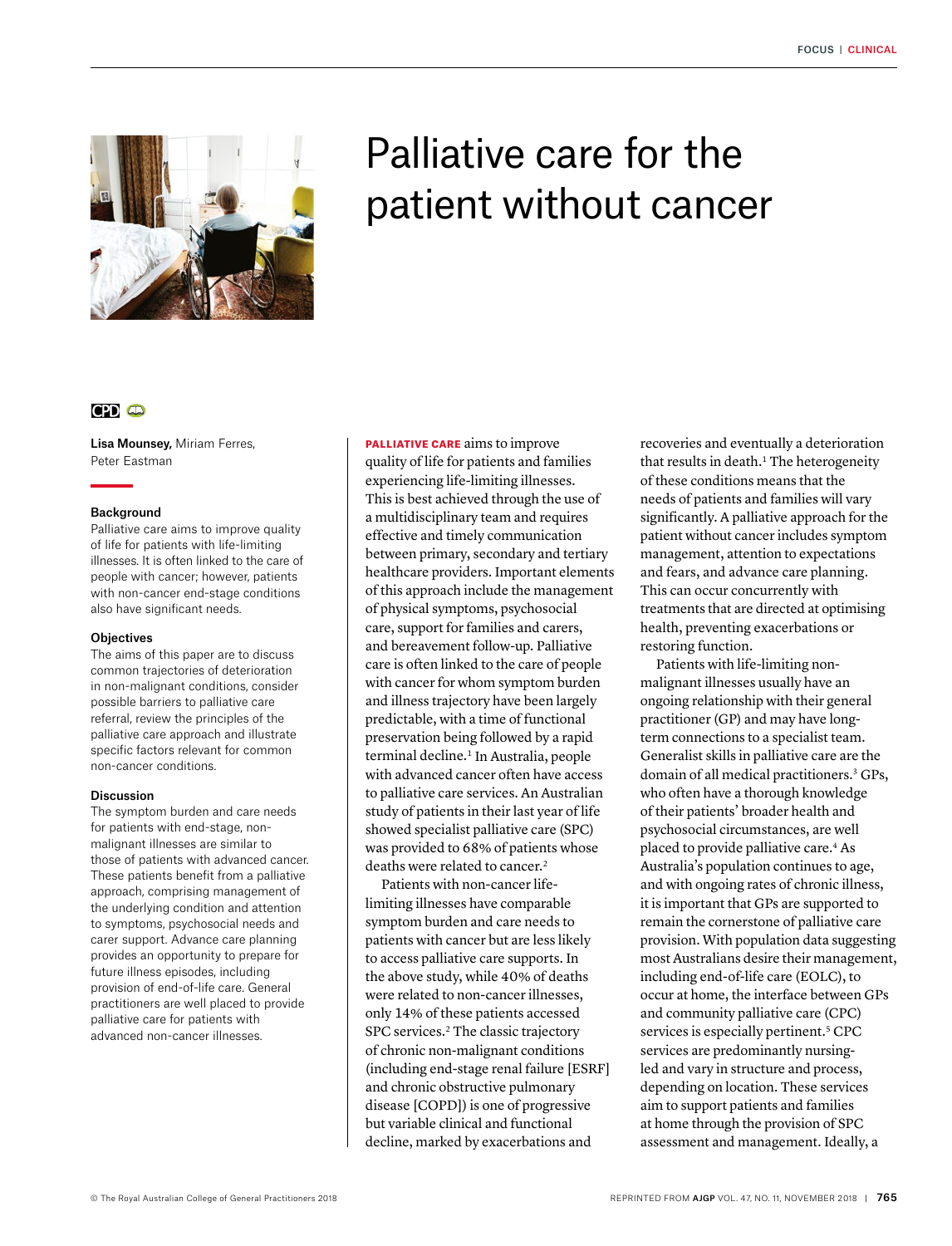CPC team includes occupational therapy, physiotherapy, psychology, pastoral care and social work, in addition to specialised nursing and medical support.

A range of barriers to palliative care referral have been identified for people with advanced non-malignant diseases (Box 1). These include discomfort in discussing palliative care, fear of taking away hope, patient fear of abandonment by their usual clinician, and a focus on the disease rather than the needs of the person.6–8 There are also significant challenges inherent in prognostication for non-malignant conditions, which may cause difficulty in determining the optimal timing of palliative care referral.<sup>8</sup> Clinical factors that may help identify those for whom a palliative approach is appropriate include deteriorating functional capacity with increasing care needs, recurrent or unplanned hospital admissions and refractory symptoms despite optimal management. Additionally, a range of tools are available to aid decision making, including the 'surprise question', which asks whether it would be a surprise if the person died in the next specified time period,<sup>9</sup> and the Supportive and

#### Box 1. Potential barriers to palliative care referral for people with advanced non-malignant diseases<sup>6-8</sup>

- Clinician, patient or family discomfort in discussing palliative care
- Previous poor experience with palliative care
- Uncertainty regarding the role of palliative care (from both patients and clinicians)
- Cultural considerations around discussing death and dying
- Unclear triggers for referral
- Limited clinician time
- Fear of taking away hope
- Lack of recognition of the impact of symptoms on quality of life
- Patient fear of abandonment by their usual clinician
- A focus on the disease rather than the needs of the person
- Limitations in the availability of palliative care services, especially in more rural and remote areas

Palliative Care Indicators Tool (SPICT), which includes disease-specific markers of deterioration.10 The timing of referral for people with advanced dementia or those with generalised frailty can be particularly problematic, as the usual signs of deterioration, such as poor oral intake or limited functional status, are common long-term features of these conditions. An additional consideration affecting palliative care service provision for patients with non-malignant lifelimiting conditions is adequate resourcing and funding – especially for residential aged care facilities (RACF). Ongoing education, networking and development of innovative models of care that integrate generalist and SPC providers may assist in overcoming some of these barriers.

The predominant physical symptoms experienced by people with nonmalignant conditions often correlate with the affected organ system. While an in-depth analysis of all possible nonmalignant diseases is beyond the scope of this paper, some examples of conditions where palliative care is often involved are discussed below. A discussion of the important role of advance care planning and general EOLC management principles are also provided.

### **Chronic obstructive pulmonary disease**

Severe COPD is a progressive life-limiting condition. Patients with severe COPD have a high symptom burden and diminished quality of life comparable to patients with advanced cancer.<sup>11,12</sup> A palliative approach to severe COPD involves optimisation of disease-specific management (including appropriate inhaler therapies), attention to symptom management, support for smoking cessation, action plans for the management of exacerbations, consideration of routine vaccinations, attention to comorbid conditions (including depression and anxiety), and interventions such as pulmonary rehabilitation. GPs are well placed to provide this care in conjunction with specialist and community supports. Where available, models of integrated respiratory and palliative care represent additional

resources for comprehensive care and have been associated with improved outcomes.13

Patients with severe COPD almost universally experience breathlessness; however, the symptom is often underrecognised and under-treated.14,15 Episodes of breathlessness may be severe and distressing, with associated panic and resultant emergency department presentation. Education and provision of written plans empowers self-management. Non-pharmacological strategies for breathlessness include positioning, provision of a hand-held fan, breathing techniques, distraction and activity pacing.16 While there are no medications licensed for use for dyspnoea, there is some evidence that low-dose morphine can be safely and effectively used to treat refractory breathlessness in patients with severe COPD.<sup>17</sup> When providing opioids for breathlessness, consideration should also be given to prevention of adverse effects including constipation. There is a lack of evidence to support the use of benzodiazepines for the relief of breathlessness in COPD; however, they may be considered if there is associated anxiety, and breathlessness management strategies have been unsuccessful.<sup>18</sup> There is also a lack of evidence for the use of oxygen for relief of breathlessness in patients who are not hypoxic.19

### **End-stage renal failure**

Patients who are treated conservatively for ESRF and those considering cessation of dialysis are likely to benefit from a palliative approach. Patients with advanced renal disease experience distressing symptoms and impaired quality of life at a rate similar to patients with terminal cancer.20 Common symptoms in ESRF include fatigue, breathlessness, pain, nausea, poor appetite, fluid overload and itch.20 These patients have a limited life expectancy, and advance care planning may assist with ensuring that care delivered is concordant with the patient's values. Discontinuation of dialysis involves discussions with the patient, carers and treating team regarding the venue of care, expected disease course, management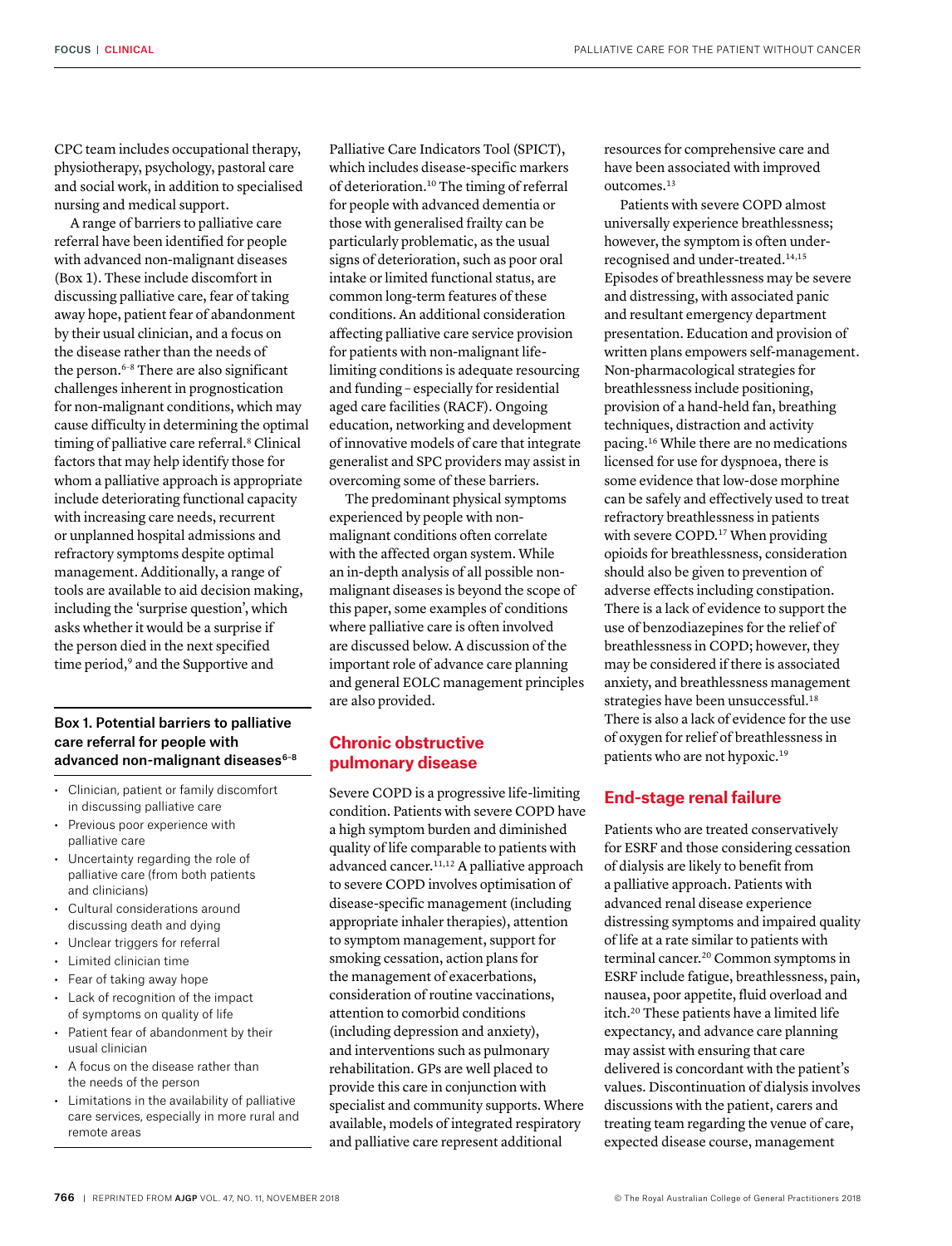of symptoms and wishes for end of life, with consideration for SPC referral as appropriate. These discussions are best executed in a planned and unhurried manner and often over a series of consultations.

# **Cardiac failure**

Cardiac failure represents a diverse syndrome with variable patient trajectories. The symptom burden in advanced cardiac failure is again comparable to that of advanced cancer<sup>21</sup> and includes breathlessness, fatigue, nausea and constipation.22 Patients with advanced heart failure may have access to a heart failure management plan and an interdisciplinary care team, and benefit from continued close medical management alongside a personalised palliative approach.<sup>23</sup> Symptom management of breathlessness is similar to the approach taken in severe

Table 1. Medications at the end of life

COPD, and low-dose opioids may be considered. Careful discussion between the GP, cardiologist and patient regarding the patient's wishes and advance care planning is important and may include consideration of deactivation of devices such as automated implantable cardioverter-defibrillators. Patients with refractory symptoms and poor prognostic features may benefit from SPC input, and support for carers is essential.

# **Progressive neurological conditions**

Progressive neurological conditions include a range of progressive and life-limiting diseases such as motor neurone disease, Parkinson's disease and dementia. The symptoms are individual and complex, and the involvement of a multidisciplinary team is essential.24 Advance care planning is again critical and presents an opportunity to prepare

for foreseeable future events such as difficulty swallowing or respiratory changes. Depending on the type and stage of disease, SPC can assist in supporting patients, carers and clinicians.

## **Advance care planning**

Formal advance care planning processes assist patients, families and clinicians to discuss and document preferences for future care. Focusing on patient values, preferences and cultural and spiritual needs can help frame these discussions, and identifying a substitute medical treatment decision maker is useful for future illness episodes. Patients may have clear preferences about the suitability of interventions, such as antibiotics, non-invasive ventilation, and more intensive levels of care. For patients with severe progressive disease, the treating team should determine which interventions are medically appropriate.

| <b>General considerations</b>     | Prescribe on the basis of the patient's symptoms, which should be regularly reassessed. The<br>subcutaneous route is often least invasive and most reliable in the terminal phase. If regular doses<br>are required, consideration should be given to a continuous infusion via syringe driver with doses as<br>required for breakthrough symptoms. |
|-----------------------------------|-----------------------------------------------------------------------------------------------------------------------------------------------------------------------------------------------------------------------------------------------------------------------------------------------------------------------------------------------------|
| Pain                              | Morphine 2.5-5 mg subcutaneous 2 hourly as required                                                                                                                                                                                                                                                                                                 |
|                                   | 0 <sub>R</sub>                                                                                                                                                                                                                                                                                                                                      |
|                                   | Fentanyl 25-50 µg subcutaneous 2 hourly as required                                                                                                                                                                                                                                                                                                 |
|                                   | (fentanyl is the preferred option in renal failure because of reduced risk of toxicity)<br><b>OR</b>                                                                                                                                                                                                                                                |
|                                   | Hydromorphone 0.5-1 mg subcutaneous 2 hourly as required                                                                                                                                                                                                                                                                                            |
| Nausea and vomiting               | Metoclopramide 10 mg subcutaneous three times per day as required                                                                                                                                                                                                                                                                                   |
|                                   | OR.                                                                                                                                                                                                                                                                                                                                                 |
|                                   | Haloperidol 0.5-1.5 mg subcutaneous two times per day as required                                                                                                                                                                                                                                                                                   |
| <b>Agitation and restlessness</b> | Midazolam 2.5-5 mg subcutaneous 2 hourly as required                                                                                                                                                                                                                                                                                                |
|                                   | OR.                                                                                                                                                                                                                                                                                                                                                 |
|                                   | Clonazepam 0.2-0.5 mg oral (drops) or subcutaneous 4 hourly as required                                                                                                                                                                                                                                                                             |
| <b>Shortness of breath</b>        | Morphine 1.5-2.5 mg sub subcutaneous cut 2 hourly as required<br>0 <sub>R</sub>                                                                                                                                                                                                                                                                     |
|                                   | Fentanyl 25-50 µg subcutaneous 2 hourly as required                                                                                                                                                                                                                                                                                                 |
|                                   | <b>OR</b>                                                                                                                                                                                                                                                                                                                                           |
|                                   | Hydromorphone 0.25-0.5 mg subcutaneous 2 hourly as required                                                                                                                                                                                                                                                                                         |
| <b>Excessive secretions</b>       | Hyoscine butylbromide 20 mg subcutaneous 2-4 hourly as required                                                                                                                                                                                                                                                                                     |
|                                   |                                                                                                                                                                                                                                                                                                                                                     |

*This table includes medications commonly used first line for symptom management at end of life. Doses need to be adjusted in patients who develop tolerance*  to opioids or benzodiazepines, and reviewed in the setting of renal and/or liver failure. The PalliAGED GP app is a useful resource for evidence-based *information and prescribing25 as is the electronic Therapeutic Guidelines (eTG) Guidelines for Palliative Care.26*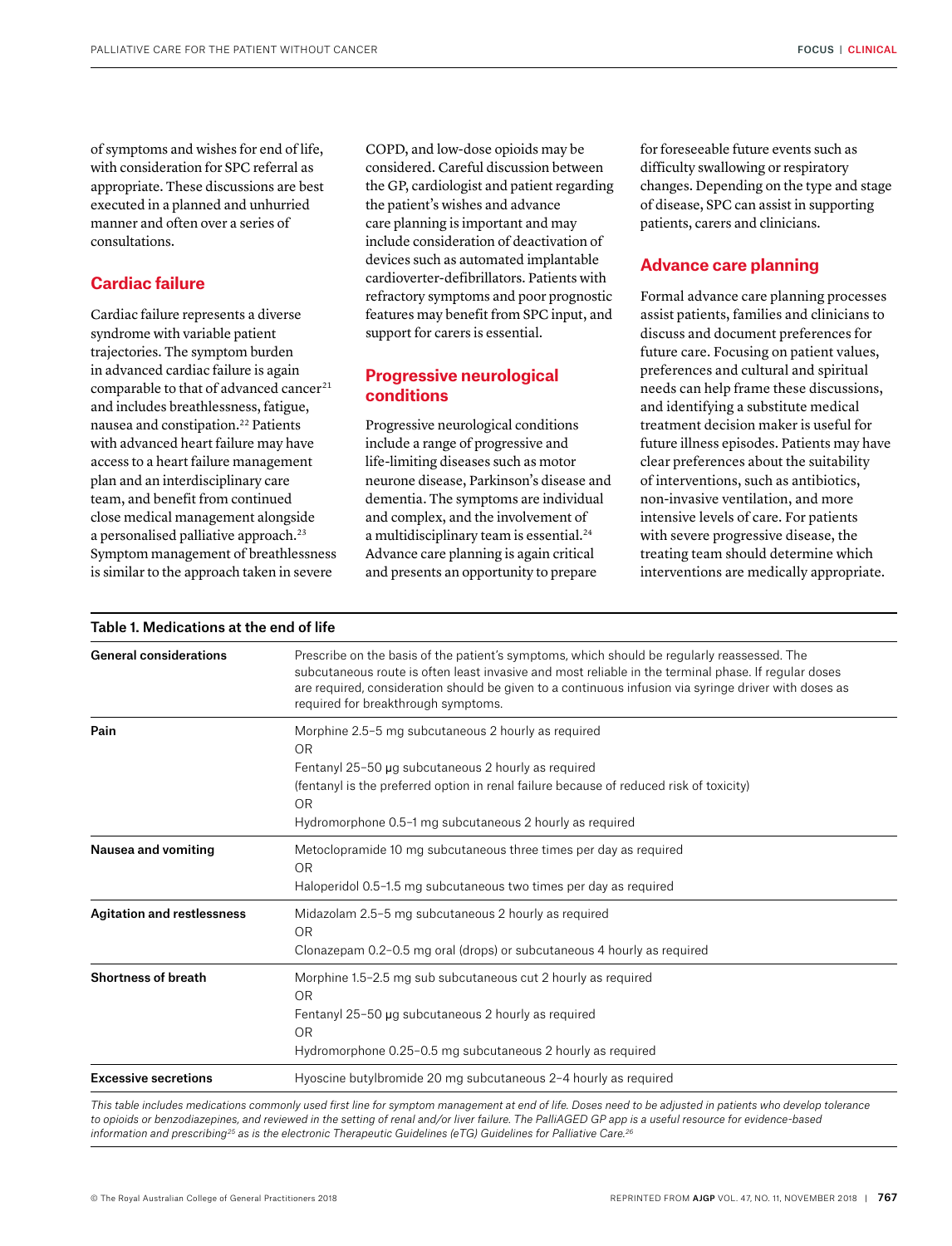It is difficult to have these conversations with patients and families at the time of decompensation, and careful preemptive planning is superior. Knowledge of the patient's preference for care in the event of a significant deterioration optimises the chance of hospitalisation being avoided and comfort-based EOLC occurring at home if this is desired. In the absence of these discussions and plans, the default outcome is often for the patient to go to the emergency department. Advance care planning can help the patient, family and treating doctor provide the most appropriate care in the most appropriate venue.

# **End-of-life care**

The principles of EOLC management are similar for patients with malignant and non-malignant conditions and include attention to physical symptoms and psychosocial needs, attendance to personal care and support for families and carers. Many patients can be managed in their home environment (including RACF) if that is their preference. In facilitating this care, the GP may be supported by a palliative care consultation or involvement of a CPC team or residential aged care palliative care outreach worker. Important considerations as a patient deteriorates and nears the end of life include cessation of non-essential medications, avoidance of non-contributory interventions and investigations, pre-emptive prescription of symptom-relieving medications to ensure availability if urgently required (Table 1), mouth and pressure care, and support and education for families and carers. Increased respiratory secretions and agitation or restlessness are relatively common symptoms in patients who are dying and often distressing for families and loved ones. Empathic education addressing the possibility of these occurrences may reduce distress.

Some patients will require admission to an inpatient palliative care unit (PCU). This includes those with SPC needs (such as challenging symptoms, complicated nursing needs or complex psychosocial issues), and those whose preference is to avoid EOLC at home. If a GP's

assessment is that their patient requires PCU admission, this would ideally be facilitated with the hospital palliative care team, to ensure a smooth transition and to minimise the chance of death in an undesired location such as the emergency department.

There is increasing recognition of the significant physical and psychosocial symptom burden and distress associated with many advanced non-malignant conditions. The adoption of palliative care principles and practices can have a significant beneficial impact on the care of the patient without cancer through the alleviation of symptoms, support for families and carers, assistance with complex medical decision making and quality EOLC.

#### **Key points**

- **•** People with advanced non-malignant illnesses have comparable symptom burden and care needs to people with cancer, but are less likely to access palliative care supports.
- **•** While symptoms are often diseasespecific, problems such as pain, nausea, fatigue, breathlessness, anxiety and depression are frequent in both advanced malignant and non-malignant diseases.
- **•** There are a number of clinical factors and specific tools available to help guide decision making regarding when to adopt a palliative approach and/or refer to palliative care services for people with advanced non-malignant illnesses.
- **•** A range of barriers to the adoption of a palliative approach and/or referral to palliative care services exist for people with advanced non-malignant illnesses.
- **•** Advance care planning can help to ensure that the most appropriate care is provided in the most appropriate venue.

#### Authors

Lisa Mounsey MBBS (Hons), FRACGP, DipClinPallMed, Advanced Trainee in Palliative Medicine, Barwon Health, Geelong, Vic Miriam Ferres MBBS (Hons), FRACGP, DCH, DipClinPallMed, Advanced Trainee in Palliative Medicine, Barwon Health, Geelong, Vic Peter Eastman BPthy, MBBS, FRACGP, FAChPM, Palliative Care Consultant and Co-Director, Department of Palliative Care, Barwon Health, Geelong, Vic; Palliative Care Consultant, Melbourne Health, Vic. peastm@barwonhealth.org.au

Competing interests: None. Funding: None. Provenance and peer review: Commissioned, externally peer reviewed.

#### References

- 1. Lynn J. Perspectives on care at the close of life. Serving patients who may die soon and their families: The role of hospice and other services. JAMA 2001;285(7):925–32. doi: doi:10.1001/ jama.285.7.925
- 2. Rosenwax L, Spilsbury K, McNamara BA, Semmens JB. A retrospective population based cohort study of access to specialist palliative care in the last year of life: Who is still missing out a decade on? BMC Palliat Care 2016;15:46. doi: 10.1186/s12904-016-0119-2.
- 3. Quill TE, Abernethy AP. Generalist plus specialist palliative care – Creating a more sustainable model. N Engl J Med 2013;368(13):1173–75. doi: 10.1056/NEJMp1215620.
- 4. Mitchell GK, Johnson CE, Thomas K, Murray SA. Palliative care beyond that for cancer in Australia. Med J Aust 2010;193(2):124–26.
- 5. Foreman LM, Hunt RW, Luke CG, Roder DM. Factors predictive of preferred place of death in the general population of South Australia. Palliat Med 2006;20(4):447–53. doi: 10.1191/0269216306pm1149oa.
- 6. Brown CE, Jecker NS, Curtis JR. Inadequate palliative care in chronic lung disease. An issue of health care inequality. Ann Am Thorac Soc 2016;13(3):311–16. doi: 10.1513/ AnnalsATS.201510-666PS.
- 7. Kavalieratos D, Mitchell EM, Carey TS, et al. 'Not the "grim reaper service"': An assessment of provider knowledge, attitudes, and perceptions regarding palliative care referral barriers in heart failure. J Am Heart Assoc 2014;3(1):e000544. doi: 10.1161/JAHA.113.000544.
- 8. Murtagh FE, Preston M, Higginson I. Patterns of dying: Palliative care for non-malignant disease. Clin Med (Lond) 2004;4(1):39–44.
- 9. Downar J, Goldman R, Pinto R, Englesakis M, Adhikari NK. The 'surprise question' for predicting death in seriously ill patients: A systematic review and meta-analysis. CMAJ 2017;189(13):E484–93. doi: 10.1503/cmaj.160775.
- 10. The University of Edinburgh. Supportive and Palliative Care Indicators Tool (SPICT™). Edinburgh: University of Edinburgh, 2017. Available at www.spict.org.uk [Accessed 6 September 2018].
- 11. Edmonds P, Karlsen S, Khan S, Addington-Hall J. A comparison of the palliative care needs of patients dying from chronic respiratory diseases and lung cancer. Palliat Med 2001;15(4):287–95. doi: 10.1191/026921601678320278.
- 12. Bausewein C, Booth S, Gysels M, Kühnbach R, Haberland B, Higginson IJ. Understanding breathlessness: Cross-sectional comparison of symptom burden and palliative care needs in chronic obstructive pulmonary disease and cancer. J Palliat Med 2010;13(9):1109–18. doi: 10.1089/jpm.2010.0068.
- 13. Smallwood N, Thompson M, Warrender-Sparkes M, et al. Integrated respiratory and palliative care may improve outcomes in advanced lung disease. ERJ Open Res 2018;4(1). pii: 00102-2017. doi: 10.1183/23120541.00102-2017.